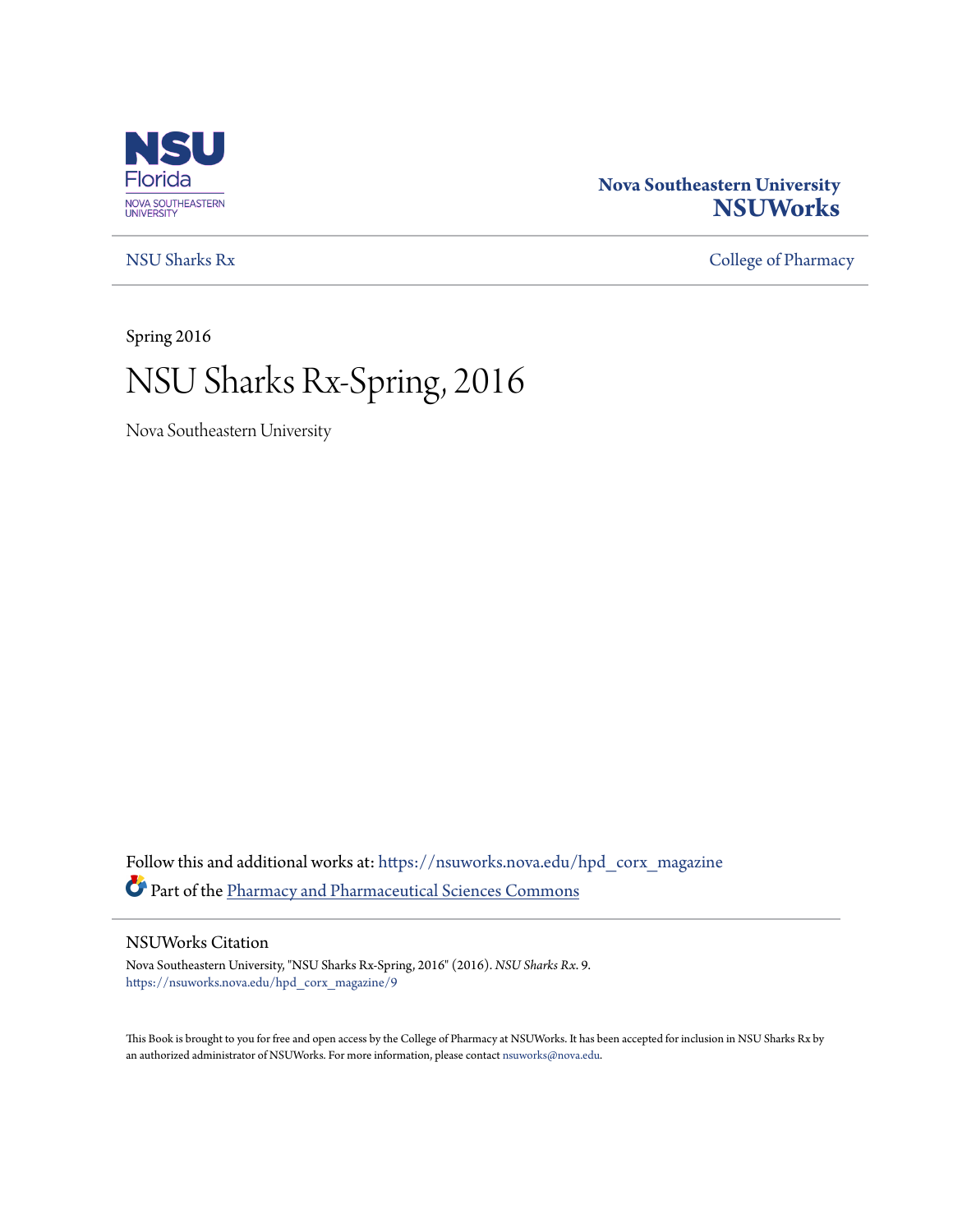



## **COMMUNICATION FROM THE DEAN**



Lisa Deziel, Pharm.D., Ph.D. Dean, College of Pharmacy

Nova Southeastern University (NSU) has experienced several tremendous achievements in the last few months that positively affect the future of the College of Pharmacy, including:

- the completion of the Center for Collaborative Research (CCR),
- a recommendation to issue the certificate of need to relocate Plantation General Hospital to the NSU campus,
- hiring of Cell Therapy Institute researchers, conducting ongoing research collaborations with Karolinska Institute (Sweden), and
- the hiring of a founding dean for our allopathic (M.D.) medical school.

The continued growth and success of the university creates a positive energy that resonates within the college. While NSU marches forward toward Vision 2020, the College of Pharmacy provides important university support as it embraces its vision to be recognized as an entrepreneurial college of pharmacy providing opportunities that encourage innovation in education,

practice, and research. Now offering Pharm.D., Ph.D., and M.S. degrees, along with several concurrent degrees, the college continues to expand, providing our students with unparalleled opportunities in education, research, and practice. As the profession transitions to new roles, it becomes essential that our graduates be prepared and confident to take on new, innovative roles.

In the midst of this wonderful growth, NSU has announced its campaign, [Realizing Potential](https://realizingpotential.nova.edu/index.html), with goals of 250 million dollars in philanthropic support (for student scholarships and faculty support) and 300 million dollars from external research funding. We are very proud of the alumni of the College of Pharmacy, who have long been "realizing their potential." I encourage everyone to participate in "Realizing Potential" campaign. Thank you for your continued support for NSU College of Pharmacy, our faculty, our students, and our future!

The success of a university lies in its students, alumni, faculty, and staff members. By that measure, NSU College of Pharmacy is certainly among the best pharmacy schools in the country. You can help us by emailing your updates and stories to *[copalumni@nova.edu](mailto:copalumni@nova.edu)* and please include high quality photos when possible!

#### *Shark Pride!*

Lisa Deziel, Pharm.D., Ph.D.

## **COLLEGE PRIDE**

**The 17th Annual STUEY Awards**

Each year we recognize our own stars by nominating very dedicated and committed members of our community for the **Student Life**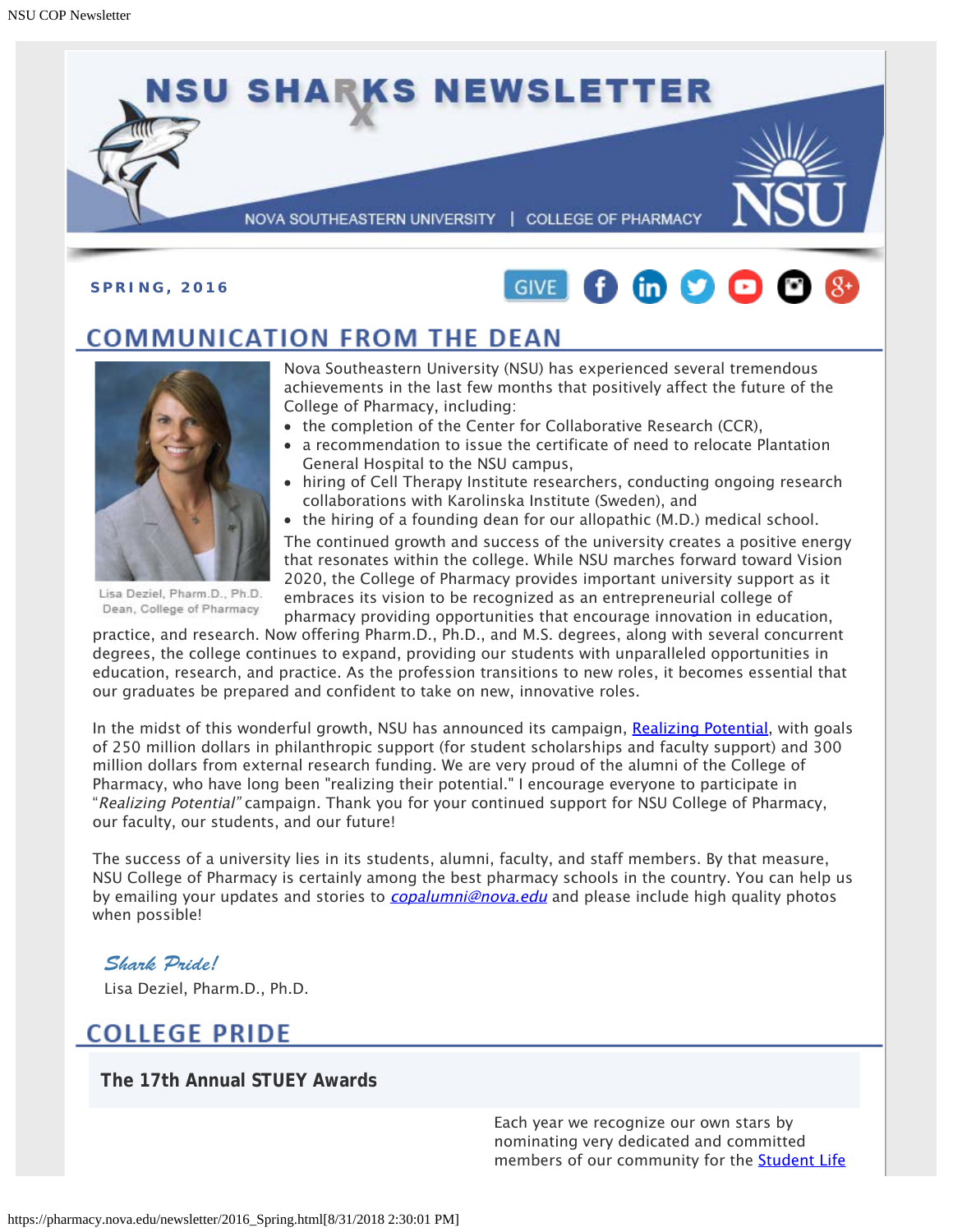

George L. Hanbury II, President/CEO, Nova Southeastern University Michelle A. Clark, Ph.D., the 2016 Co-Curricular Advisor of the Year winner

[Achievement Awards](https://nsunews.nova.edu/nsu-17th-annual-student-life-achievement-awards-congratulations-to-this-years-nominees/), commonly known as the STUEYs. These outstanding individuals sturdily represent our NSU core values. It is with great pride we share with you our wonderful Stuey finalists and winner.

Finalists: Student of the Year: Daniel Pearson ('17); Regional Campus Student of the Year: Henry Osuju ('18), Palm Beach Campus; Staff Person of the Year: Lourdes Laboy, administrative assistant, Puerto Rico Campus; Graduate Organization of the Year: Alpha Zeta Omega (AZO); Co-Curricular Advisor of the Year:

Michelle A. Clark, Ph.D., associate professor and chair, Pharmaceutical Sciences Department, Student National Pharmaceutical Association (SNPhA) Advisor; and Corporate Partner of the Year: Jackson Memorial Hospital.

We are pleased to announce that Michelle A. Clark, Ph.D. is NSU's 2016 Co-Curricular Advisor of the Year. Congratulations!

#### **Holiday Fair a success in Puerto Rico**



Puerto Rico students and faculty at the Holiday Fair

Students, faculty, and staff from the Puerto Rico Regional Campus, in collaboration with corporate sponsors COOPHARMA and Droguería Betances, participated in the first COP Holiday Fair event in Maunabo, P.R. Over 200 blood pressure and glucose screenings were performed. The event was a culmination of a semester filled with community activities showcasing the talents and commitment of the college to service and community. Planning is already underway for the second COP Holiday Fair in Puerto Rico next December. For more information on how you can be involved, email [Julie Marín](mailto:marin@nova.edu), Pharm.D.

### **Women in Health Care panel discussion**



Linda Niessen, D.M.D., and Lisa M. Deziel, Pharm.D., Ph.D.

Lisa M. Deziel, Pharm.D., Ph.D., dean, College of Pharmacy, participated in the Health Professions Division (HPD) Women in Health Care panel discussion "Working to Form a More Perfect Union", sponsored by the HPD Multicultural Affairs Committee. The event was held in March as part of National Women's History Month and included five HPD women leaders in health care. Deziel presented on "If I'd known then what I know now" and encouraged students to get involved, be positive thinkers, focus on strengths, and find their passion.

#### **Students embrace diversity and interfaith through dialog**

Each year the College of Pharmacy (COP) helps its students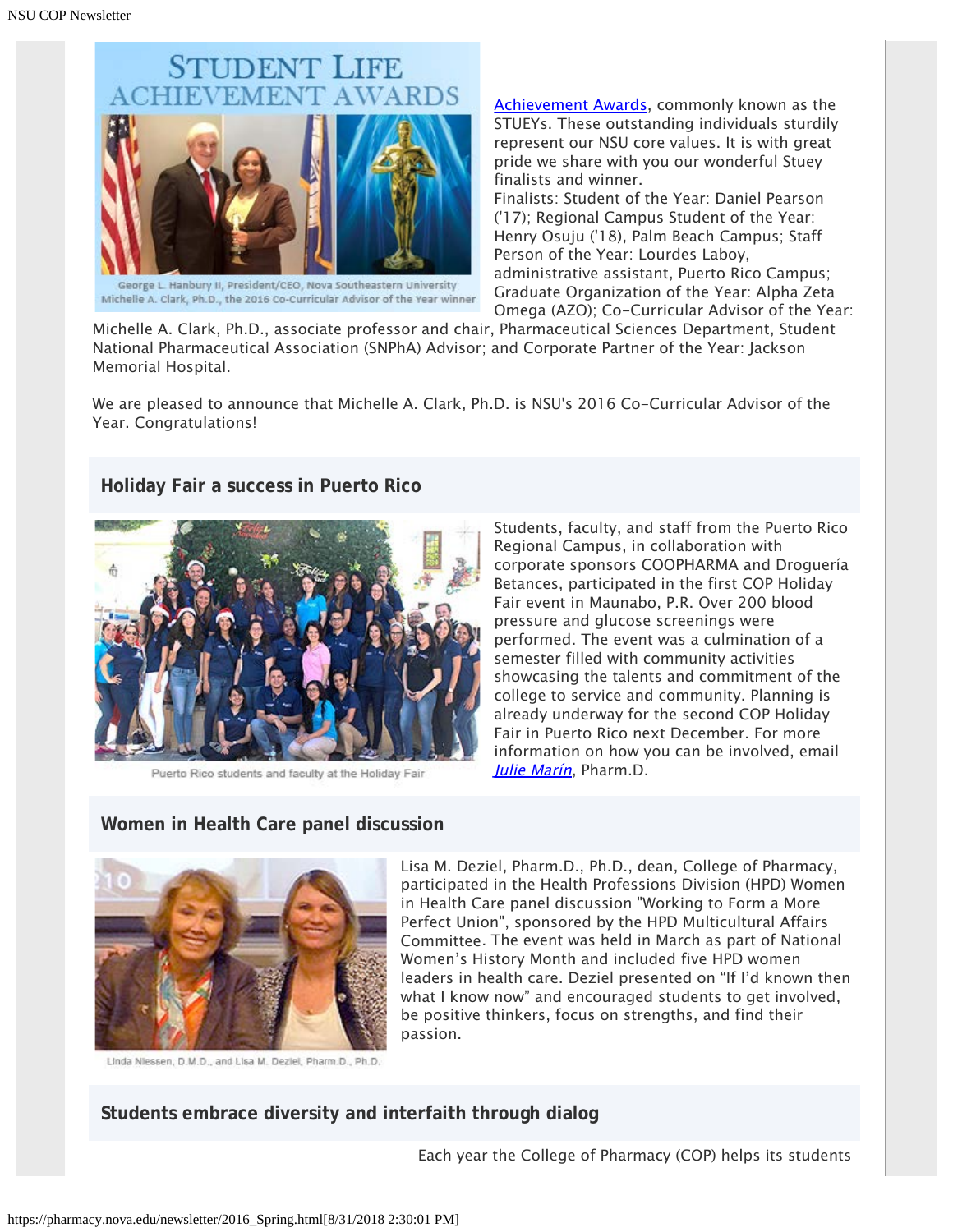

Panelists: C. Daniel Pearson ('17), Katie McCrink ('18) Farley Saint-Louis ('18), and Mohaddisa Suchedina ('17)

gain an understanding of the diversity of our college community through the annual COP Diversity Dialogs. Dawn DaCosta, M.A., director, Academic Support Services, moderates the event and invites students and members of the college community with diverse backgrounds to present their experiences in areas including cultural, gender, religious, and racial stereotypes, prejudices, and biases.

In the fall event four students shared their personal stories and how they were able to overcome challenges and help

others understand they were more alike than different, as well as the importance of getting to know someone without pre-conceived biases.



Rochelle Nappi, Ed.D., director, Student Services. Renu Bala ('17), Camala Murray ('17), and Leroy Koh ('17).<br>Not shown: Nour Samra ('17)

In the spring an Interfaith Dialog was held, where panelists shared their religious or faith beliefs and related tenets with the audience. Faiths represented included Buddhism, Christianity, Hinduism, Islam, and Judaism. Audience members were surprised at the many similarities within the different faiths and that all promote peace, loving thy neighbor, and forgiveness. In addition to religious beliefs, the panelists were asked questions on food, marriage, dress, and family dynamics.

#### **Alumni and student testimonials**



The College of Pharmacy website features our alumni and student testimonials. [View](http://pharmacy.nova.edu/testimonials/index.html) photos and comments about their education experiences and journeys towards successful and meaningful careers. If you are an alumni or a student and wish to share your testimony - please *[copalumni@nova.edu](mailto:copalumni@nova.edu)* (text and your photo).

#### **M.S. in Pharmaceutical Affairs launches in fall 2016**

The College of Pharmacy began admitting students to the new Master of Science (M.S.) in Pharmaceutical Affairs degree program. This two-year graduate program is designed for persons interested in the acquisition of knowledge and skills associated with pharmaceutical agents. The degree will prepare students for positions in academia; managerial, or sales positions in the pharmaceutical industry; contract research organizations; managed care organizations; health care systems; and government agencies. Graduates will be able to critically analyze issues related to the production and use of pharmaceuticals and act as leaders in the field.

The M.S. in Pharmaceutical Affairs will also act as a bridge for students interested in additional preparation prior to pursuing a Pharm.D. or Ph.D. degree. Read more  $\geq$ 

## **STUDENT PRIDE**

**Student of the Month**

Renu Bala ('17) was recognized for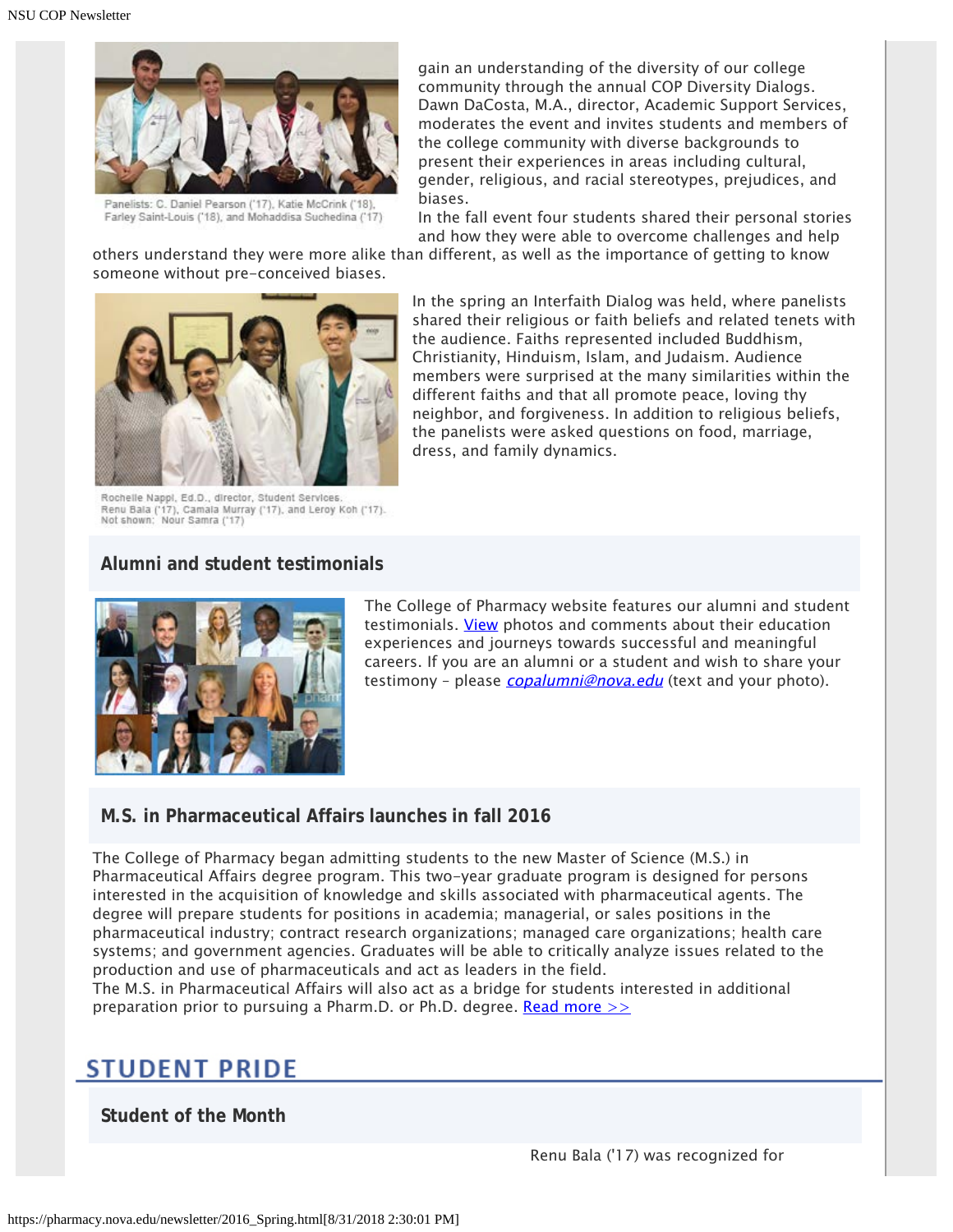

exemplary student leadership and involvement with the college: Class Vicepresident, National Delegate for Rho Chi Honor Society and International Pharmacy Students Association (IPSA) Public Relations Officer. Bala also represented the NSU COP's Rho Chi chapter at the American Pharmacists Association (APhA) National Meeting. She recently served as a panelist on the Interfaith Diversity Dialog. Bala is recognized for academic excellence (Dean's

List and Rho Chi member) and providing peer tutoring to her classmates. Bala often participates in professional service activities showing her strong commitment to community service. More on the "Student of the Month" awards  $\gg$ 

#### **Student pharmacist identifies medication error**



Michele Wiltse ('16)

Michele Wiltse ('16), identified a serious adverse reaction during an APPE rotation. Upon chart review, she suspected her patient was suffering from Heparin Induced Thrombocytopenia (HIT). Wiltse recommended to the medical team heparin be stopped and argatroban initiated. The patient's platelets recovered to baseline. Wiltse and her medical team are commended for identifying this adverse event!

#### **Puerto Rico student wins the 2016 Poster/Slogan Competition**





Jonathan Guzman ('18)

Jonathan Guzman ('18) won the 2016 Poster/Slogan Competition for this year's commemoration of Pharmacist Week sponsored by the Puerto Rico Pharmacists Association. This is the second year in a row that an NSU student has won the poster competition. Guzman's poster will be exhibited at the headquarters of the Puerto Rico Pharmacists Association (Colegio de Farmacéuticos de Puerto Rico) for the rest of the year. We are all very proud of Jonathan and the Puerto Rico students for their professionalism and creativity!

#### **The 2016 Student Pharmacist Compounding Competition**

The College of Pharmacy student compounding team competed in the 2016 Student Pharmacist Compounding Competition (SPCC) with 19 other pharmacy schools in three different challenges. The SPCC was a great experience for the students, providing an opportunity to increase their knowledge of the profession and gain exposure to the compounding industry. Several top leaders in pharmacy compounding, including David Mastropietro, Ph.D., assistant professor, Pharmaceutical Sciences Department, were also present and provided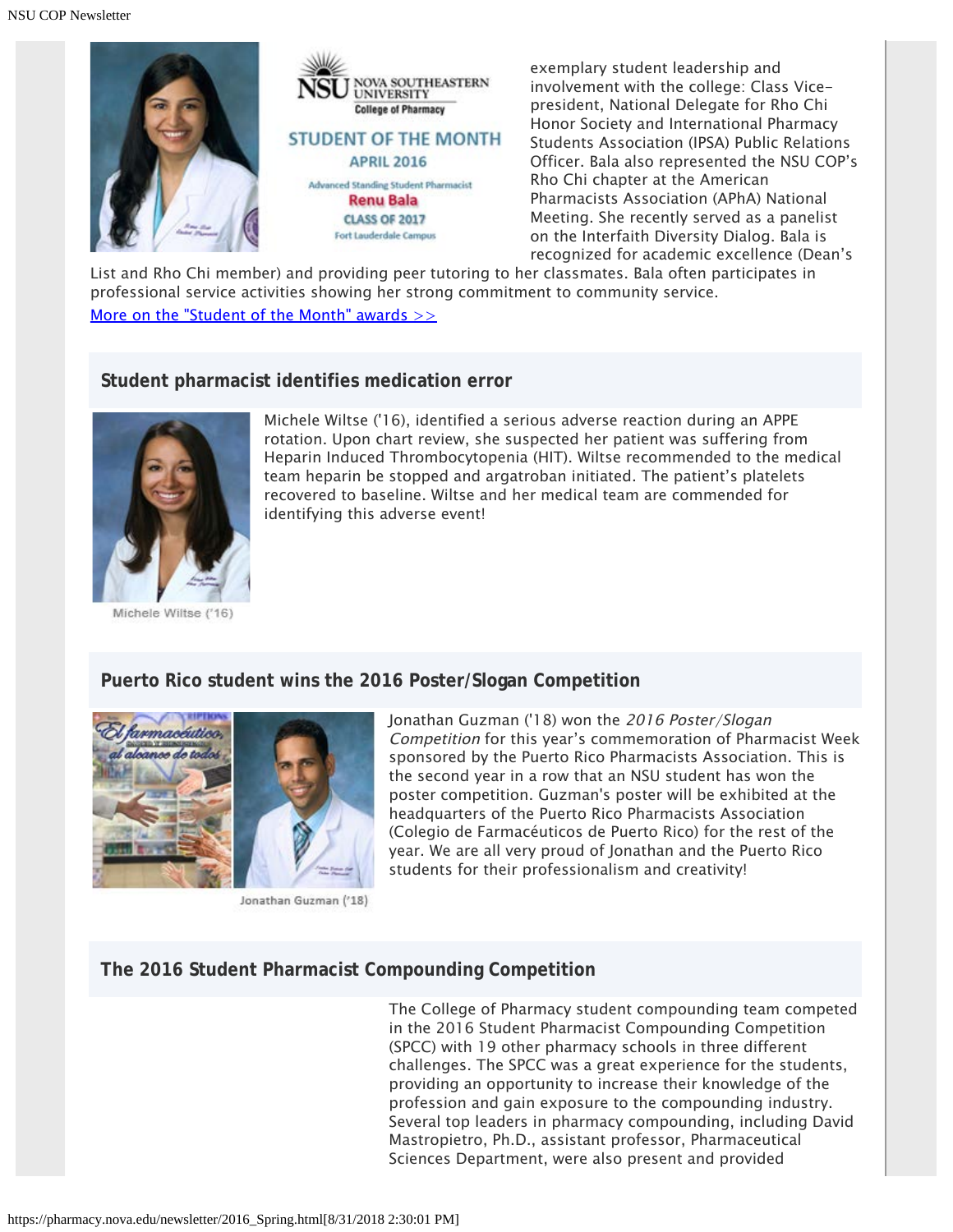NSU COP Newsletter



presentations to the students and faculty during the event.

David Mastropietro, Ph.D. with students: Sampa Mondal ('17), Mohaddisa Suchedina ('17) and Nicole Olympio ('17)

## **2016 Pinning Ceremony**



Pinning Ceremony - the members of the College of Pharmacy Class of 2017 in Fort Lauderdale/Davie

The College of Pharmacy, Fort Lauderdale/Davie campus celebrated the 3rd annual Pinning Ceremony in March. One hundred and twenty one students participated in this celebratory event, along with their family and friends. The live stream was viewed throughout the United States and locations in South America, Ghana, India, Russia, Syria, Tanzania, United Arab Emirates, and United Kingdom. The Pinning Ceremony acknowledged the end of the students' classroom study and the beginning of their advanced pharmacy practice experiences. Dean Lisa Deziel, Pharm.D., Ph.D. and student leaders, Diana Christie, B.S. ('17) and Mohaddisa Suchedina, B.Pharm., M.S. ('17) addressed the students.

The pinnacle of the event was the pinning of students by faculty members. Palm Beach Regional Campus and the Puerto Rico Regional Campus will host their Pinning Ceremonies at their respective regional campuses later this semester.

**Prestigious 2016 Gloria Niemeyer Francke Student Scholarship winner**

The American Pharmacists Association (APhA) Foundation recognized Florida Pharmacy Association student member Farima Fakheri Raof ('17) at the 2016 APhA Annual Meeting and Exposition in Baltimore as the winner of the Gloria Francke scholarship. The award recognizes exceptional demonstration of leadership skills and academics through active involvement in the APhA Academy of Student Pharmacists (APhA-ASP). Congratulations on this outstanding achievement.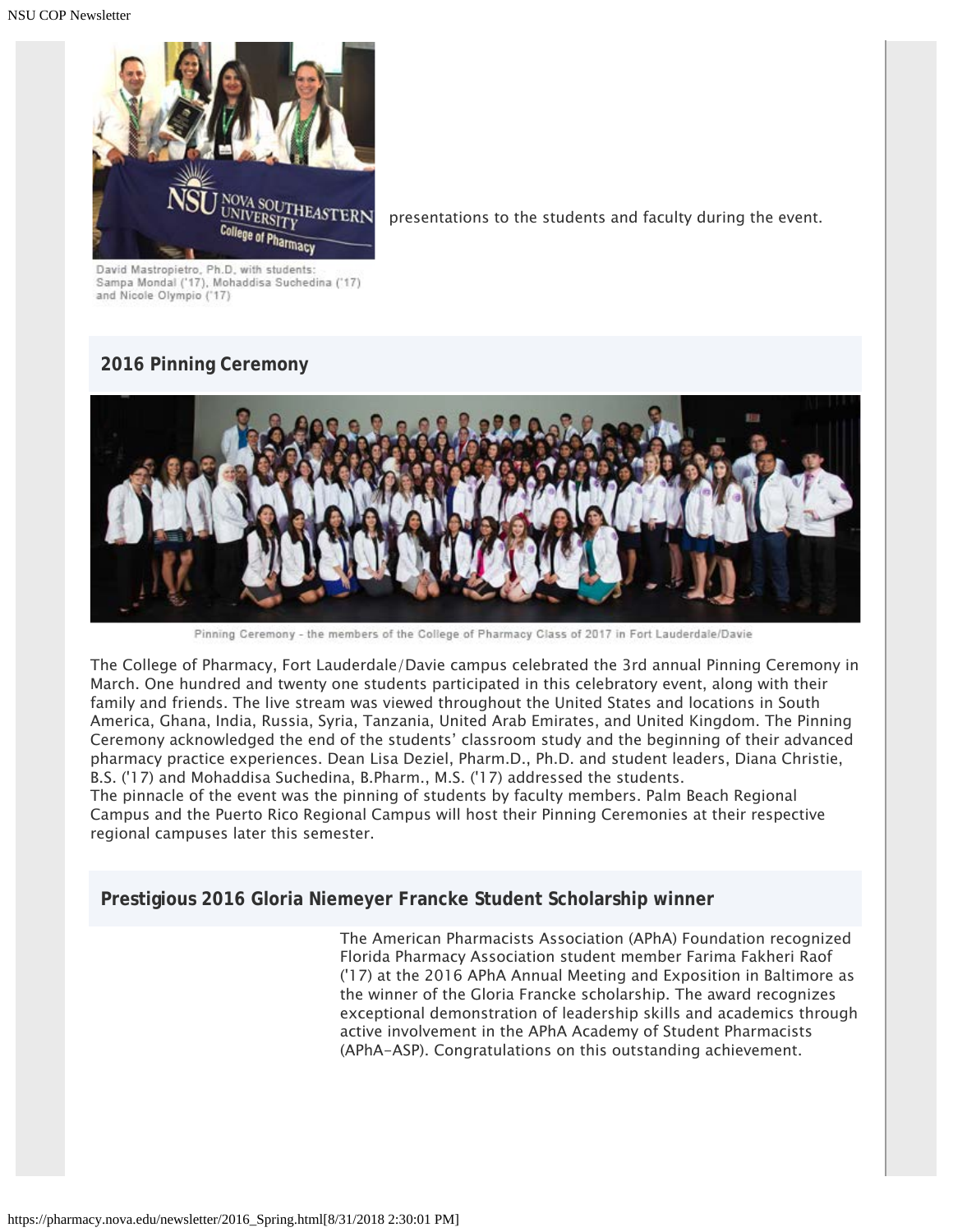

From left to right: APhA past President Ed Hamilton, Farima Fakheri Raof ('17) and FPA President Elect Scott Tomerlin.

#### **RHO CHI Chapter recognition**



Rho Chi Historian Farima Fakheri Raof ('17), Treasurer Anihara Hernandez ('17), President Stephanie Palma ('17), and National Delegate Renu Bala ('17)

The College of Pharmacy's Rho Chi Gamma Theta chapter celebrated its silver anniversary during this year's Rho Chi national meeting at the American Pharmacists Association Annual Conference in Baltimore, MD. Congratulations to Alexandra Perez, Pharm.D. ('05), faculty advisor and the Rho Chi Gamma Theta Chapter.

#### **Florida Pharmacist Legislative Days**



NSU COP students in Tallahassee attending Florida Pharmacist Legislative Days

Fifty three students, mentored by Stephanie Gernant, Pharm.D., assistant professor, Pharmacy Practice Department, represented NSU COP well at Florida Pharmacist Legislative Days, where they met with multiple representatives and senators. Students learned the importance of legislation and were able to discuss bills that impact pharmacy practice and the future of healthcare with legislators. [View a short video](https://animoto.com/play/ZXZSmqvVmMv4fZmD8IkkrQ) of the event.

#### **Florida Pharmacy Association Student Affairs Council meeting**

Student Affairs Council members Farima Fakheri Raof ('17) and Jessica Greenwood ('18) along with student pharmacists Ronell Balcacer ('18) and Zahraa Alalag ('18) represented NSU at the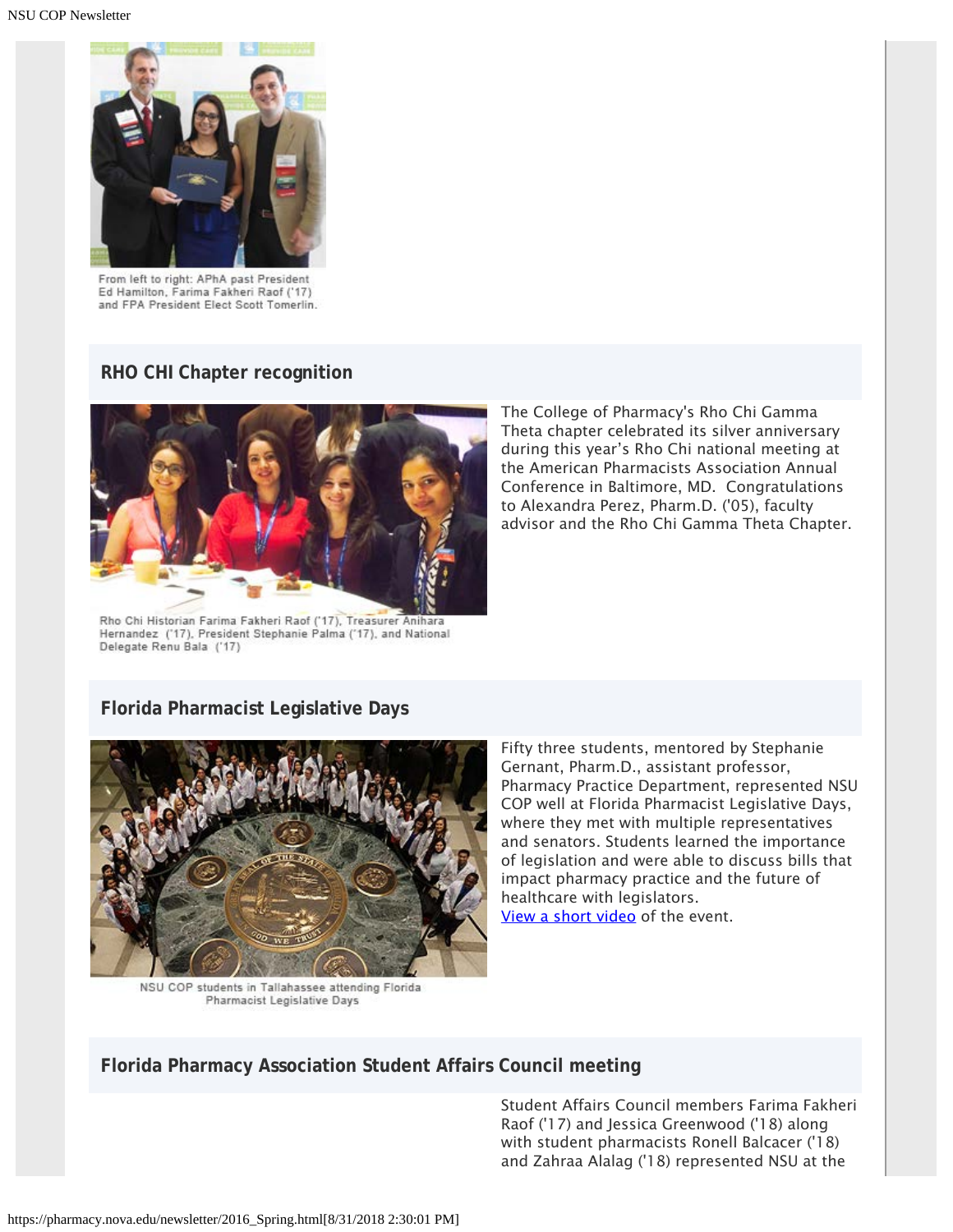

Florida Pharmacy Association's (FPA) Student Affairs Council Meeting in March. The FPA Student Affairs Council allows pharmacists and student pharmacists a chance to provide feedback to the FPA, collaborate, and

brainstorm ideas to increase student involvement and to help advocate for the profession. The Student Affairs Council empowers student pharmacists and provides them a voice within the Florida Pharmacy Association.

## **FACULTY PRIDE**

#### **Sharkpride Leadership**



Lisa M. Deziel, Pharm.D., Ph.D., dean and College of Pharmacy Dean and classes of 2017 and 2018 students Michael Jackson, R.Ph., executive vice president, Florida Pharmacy Association

Lisa M. Deziel, Pharm.D., Ph.D., dean, College of Pharmacy was recognized for her continued contributions to the NSU APhA-ASP Chapter for helping to foster the professional growth of the Chapter. Students presented the award during the meeting in March to show their support and gratitude for her inspirational leadership.

#### **Shark sightings**

Have you spotted these billboards while driving? We have two faculty representatives from the College of Pharmacy on highway I-95 billboards. Congratulations, [Jean Latimer, Ph.D](http://pharmacy.nova.edu/aboutus/Latimer.html). and [Appu Rathinavelu,](http://pharmacy.nova.edu/aboutus/Rathinavelu.html) [Ph.D.](http://pharmacy.nova.edu/aboutus/Rathinavelu.html) Thank you for your remarkable research talents and for representing NSU and the COP.

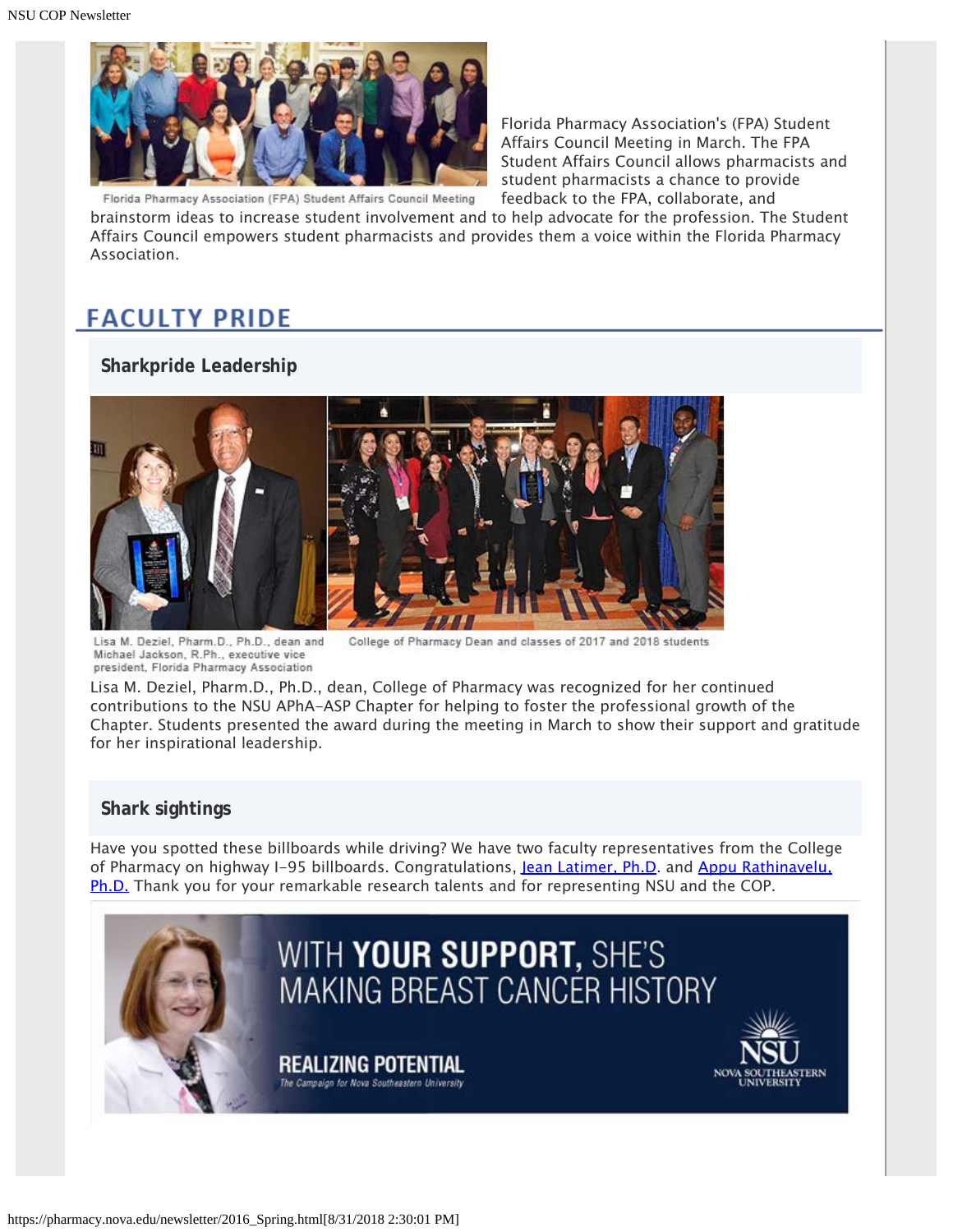

#### **Students surprise their mentor on national TV**



Nayeli Montes ('17), Nicole Hope, Pharm.D, ('15), Ariel Jordan ('16), Faren French, ('16), Jaime Weiner Riskin, Pharm.D, ('03) and show host, Steve Harvey

In February, talk show host Steve Harvey welcomed students from the College of Pharmacy - Faren French, ('16), Ariel Jordan ('16), Nayeli Montes ('17), and alumna Nicole Hope, Pharm.D, ('15) - to surprise Jaime Weiner Riskin, Pharm.D, ('03), assistant professor, Pharmacy Practice Department, for a segment of The Steve Harvey Show. Weiner Riskin passionately strives to guide and inspire future pharmacists. However, last year, faced the possibility she would no longer be able to teach after discovering she had a meningioma, a benign brain tumor. The tumor grew while she was pregnant with her second child and was threatening her vision. After successful surgery and radiation, she has recovered well. Weiner Riskin and her family traveled to Chicago

to film the segment, where she was surprised by her students who thanked her for being their mentor and helping them navigate through school and guiding them in their professional growth. It was an incredibly emotional and meaningful experience for all involved. View the video  $\gg$ 

#### **International research team reports significant findings on Vitamin B12**



Richard Deth, Ph.D.

Richard Deth, Ph.D., professor, Pharmaceutical Sciences Department, and his research team including Malav Trivedi, Ph.D., assistant professor, Pharmaceutical Sciences Department; (Yiting Zhang (Northeastern University); Nathaniel Hodgson (Harvard University); Hamid Abdolmaleky (Boston University); and Margot Fournier, Michel Cuenod and Kim Quang Do (Lausanne University, Switzerland)) found Vitamin B12 levels in the brain are significantly decreased in the elderly and are much lower in individuals with autism or schizophrenia, as compared to their peers at similar ages. The study was reported in the **[Public Library of Science One \(PLOS One\)](http://journals.plos.org/plosone/article?id=10.1371/journal.pone.0146797)** journal. WPLG (ABC 10) aired a segment featuring Deth and Trivedi's research. [Click here to view](http://www.local10.com/video/vitamin-b-helps-with-multiple-health-concerns-researchers-say) [the Local 10 Health Cast](http://www.local10.com/video/vitamin-b-helps-with-multiple-health-concerns-researchers-say).

**New technologies to formulate opioid dosage forms with abuse-deterrent features**

Hossein Omidian, Ph.D., professor, Pharmaceutical Sciences Department, works with his research team, including David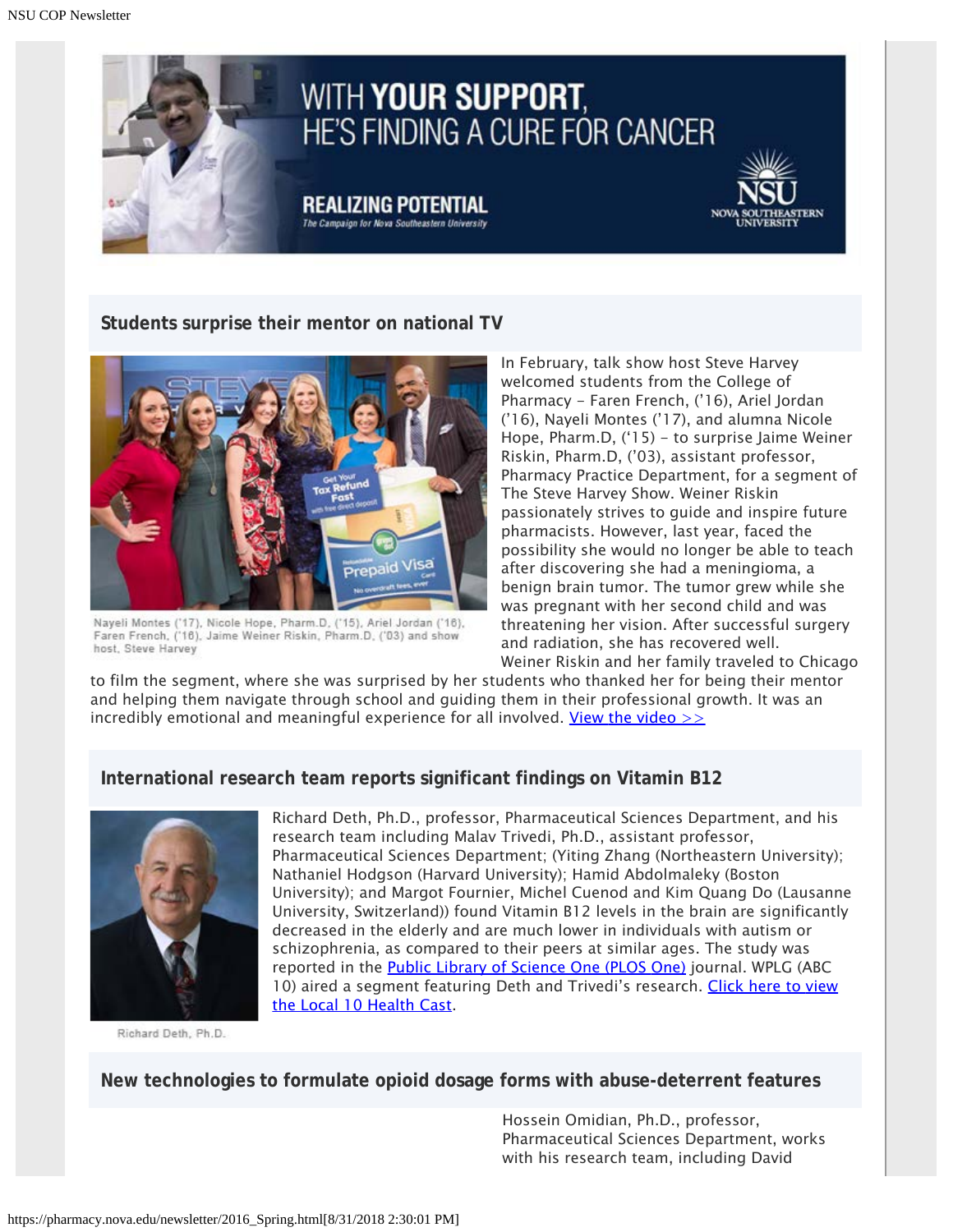

Hossein Omidian, Ph.D. and the research team

Mastropietro, Ph.D., assistant professor, Pharmaceutical Sciences Department, to develop technologies (patent-pending) to formulate opioid dosage forms with abuse-deterrent features. These technologies will help prevent drug tampering and abuse. Read more $\geq$ 

#### **Professor bestows his Crystal Eagle to the College of Pharmacy**



Mutasem Rawas-Qalaji, Ph.D., with Certificate of Appreciation and Crystal Eagle from the Dubai International Pharmaceuticals and Technologies (DUPHAT) Conference and Exhibition in Dubai, UAE

Mutasem Rawas-Qalaji, Ph.D., associate professor, Pharmaceutical Sciences Department, was invited to speak during the Nanotechnology and Its Industrial Application session at Dubai International Pharmaceuticals and Technologies (DUPHAT) Conference and Exhibition in Dubai, UAE in March. During his presentation Rawas-Qalaji spoke about his research related to drug formulation and development: "Novel Approach for Enhancing Sublingual Absorption Using Nanotechnology: Sublingual Epinephrine for the Potential First-Aid Treatment of Anaphylaxis."

Rawas-Qalaji's scientific contribution and achievements were recognized during the conference Gala Dinner where he received the conference's crystal eagle and certificate of appreciation. Rawas-Qalaji bestowed the Crystal Eagle to the college to express his appreciation to the college and the university as partners in his success.

**Best Poster award at the 2016 Annual Scientific Meeting of the American College of Cardiology**

> Anastasios Lymperopoulos, Ph.D., associate professor, Pharmaceutical Sciences Department, won the "best poster" award at the 2016 Annual Scientific Meeting of the prestigious American College of Cardiology in Chicago. Lymperopoulos presented the poster with student co-authors, Katie McCrink ('18) and Ava Brill ('16), showcasing the quality of research being conducted at the college, not only by the faculty but by pharmacy students, as well.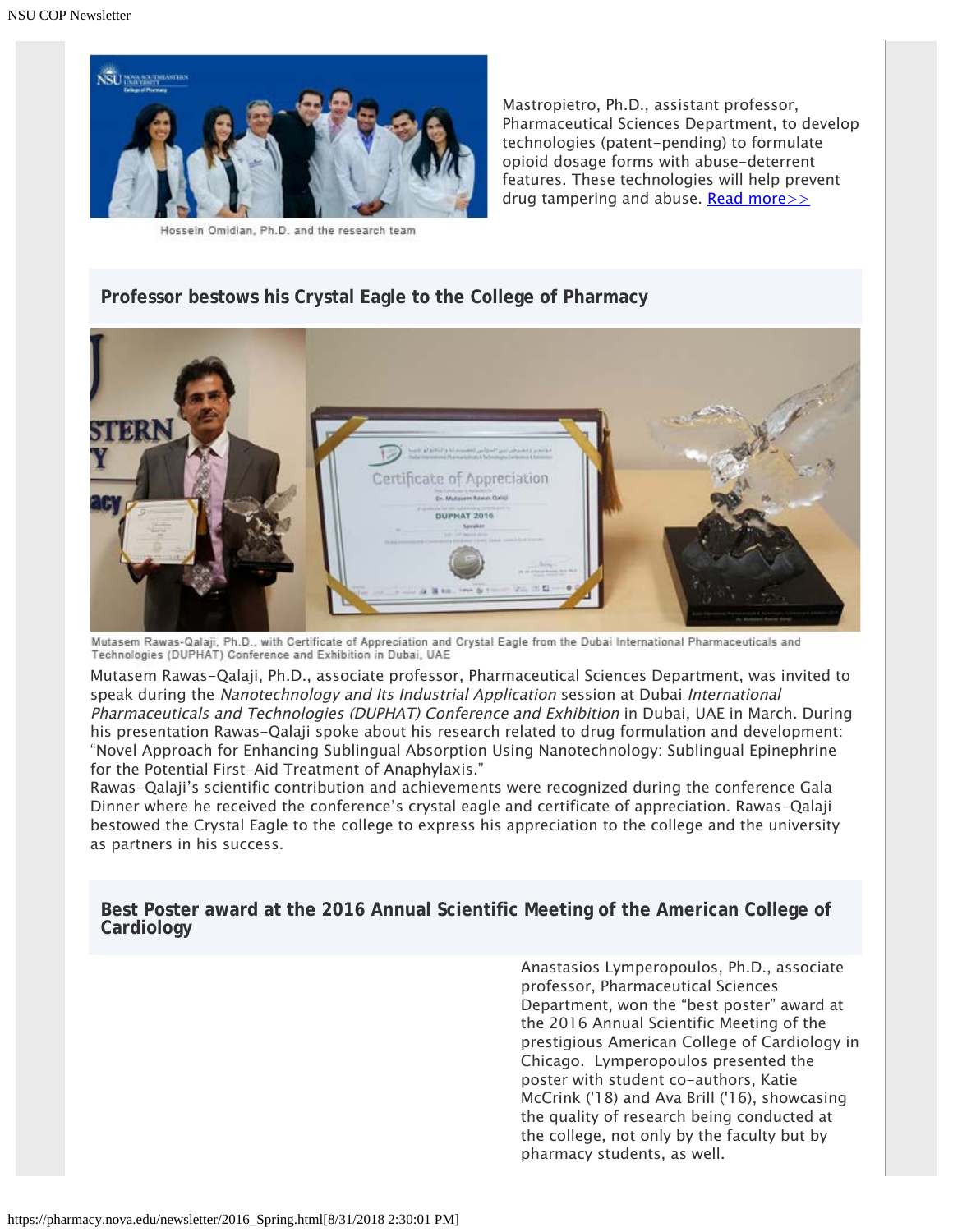

Anastasios (Tassos) Lymperopoulos, PhD, FAHA, FESC, associate professor, Pharmaceutical Sciences Department

## **ALUMNI PRIDE**

#### **Alumna Jennifer Denk, Pharm.D. ('07) shares a real world ethical challenge**



Lisa M. Deziel, Pharm.D., Ph.D., dean, College of Pharmacy, Jennifer Denk, Pharm.D. ('07), Robert McGory, Pharm.D., associate dean, and Carsten Evans, Ph.D., executive director, HPD Continuing Education

Jennifer Denk, Pharm.D., ('07) visited the College of Pharmacy in January for a presentation to students regarding the importance of patient safety, professional integrity, and the willingness to stand up for what is right. Denk filed a whistleblower's law suit, motivated by her professional ethics and concern for her patients. "I took an oath when I graduated from pharmacy school," she said in a statement, "and I felt I had no choice but to follow my oath," ignoring the repercussions of her decision to step forward and do the right thing. In sharing her personal experience about the process of being involved in a whistle blower law suit, Denk educated our pharmacy students on the awareness of real world application of ethics in what's right and wrong and how they can play a part in ensuring pharmacy practice remains true to its ideals. Her unique

story provides guidance and assurance for our future professionals when being faced with similar challenges. Read more  $\gg$ 

#### **Alumnus Richard Ashworth, Pharm.D. ('99) makes us** Alumnus Richard Ashworth, Pharm.D. (199) makes us<br>proud<br>Mislady (Millie) A. Vélez



As reported by PR Newswire: The Leukemia & Lymphoma Society (LLS) and Walgreen Co. announced the launch of an innovative collaboration designed to further advance cancer

therapies and address the changing treatment model facing patients with blood and other cancers. "We are proud to team up with LLS on this transformational approach to empowering

Director, Alumni Development and Professional Affairs Phone: 954-262-1674 [copalumni@nova.edu](mailto:copalumni@nova.edu)

## **Upcoming Events**

- [Alumni Reunions at FPA & FSHP](http://pharmacy.nova.edu/documents/alumniCalendar.pdf)
- [CE: Physical Assessment Institute,](http://pharmacy.nova.edu/ce/schedule.html) [July 22-24, 2016](http://pharmacy.nova.edu/ce/schedule.html)

## Tell us your story

Email your updates and stories to [copalumni@nova.edu](mailto:copalumni@nova.edu) or at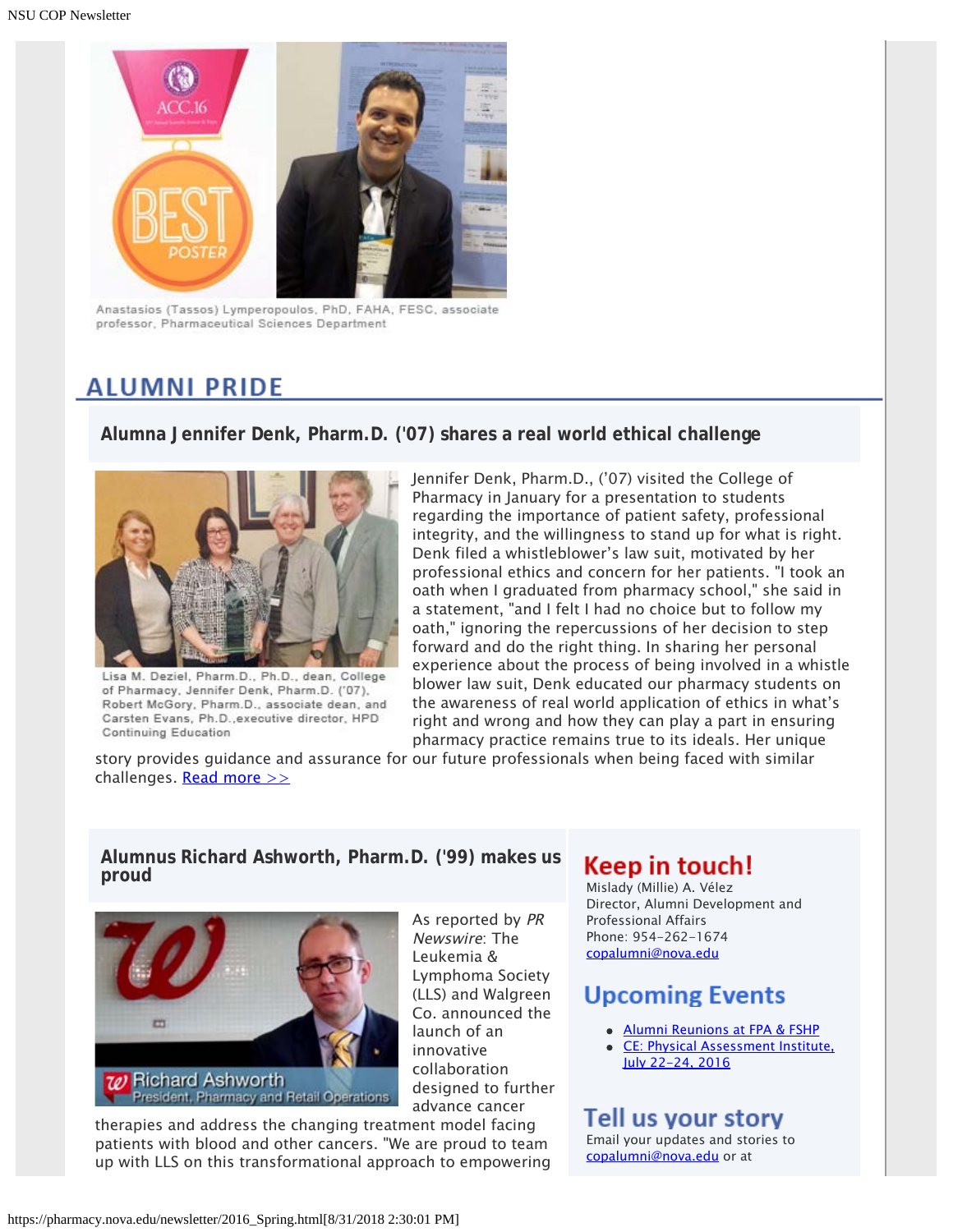and supporting patients through our expert oncology specialized pharmacies across the country," said Richard Ashworth, Pharm.D. ('99) president, pharmacy and retail operations for Walgreens. "With our aligned missions and commitment to serving patients and families, LLS and Walgreens will make an even greater impact on the health and care of the nearly 1.2 million people in the U.S. living with or in remission from a blood cancer." Read more  $\gg$ 

<https://www.nova.edu/webforms/alumni/> and please include 1 or 2 high resolution photos when possible.

#### **Alumni CE socials**



Lunch social during the continuing education courses

NSU COP hosts alumni lunch socials during our continuing education courses, held throughout the year, at the Fort Lauderdale/Davie campus. These informal socials provide alumni the opportunity to mingle with their colleagues and network with faculty, student ambassadors from the Dean's Ambassador Program, and their peers. These socials also give the alumni the opportunity to discuss current issues within the industry and provide feedback to the college of pharmacy and result in improved alumni outreach efforts. For more information, please visit <http://pharmacy.nova.edu/ce/schedule.html>

## **RESIDENCY PRIDE**

#### **Residency Match**

Nova Southeastern University College of Pharmacy recognizes our graduating students pursuing an ASHP accredited residency program. The graduating class of 2016 is composed of 231 students of which an incredible 26.4% applied for residency training. Through their hard work and preparation an amazing 62.3% of those students were accepted into an accredited residency program. Furthermore, of our 2015 graduates deciding to pursue a PGY2 residency training program, 71.4% were accepted. This is truly a remarkable achievement which allows the College of Pharmacy to continue to be a strong representative for Nova Southeastern University nationally and internationally.

#### **New Residency Program**

The Experiential Education Department, in collaboration with SimfaRose Specialty Pharmacy, is pleased to announce the commencement of a new Post Graduate Year One (PGY1) Community Pharmacy Residency with a focus of cancer and immunology. The primary objective of the program is to implement an interdisciplinary approach for patients with chronic illnesses while ensuring safe and effective use of various high-risk medications. Residents will assist in the choice of treatment regimens through evidence based medicine, compound both sterile and nonsterile agents, perform home health visits as needed, and conduct lectures for providers, patients, and pharmacy students. They will also have an in-depth learning experience related to regulatory affairs and pharmacy management. Pharmacies, including retail, independent, hospital, managed care, and home health, interested in starting a residency program or enhancing their current program can contact Renee S. Jones, Pharm.D.,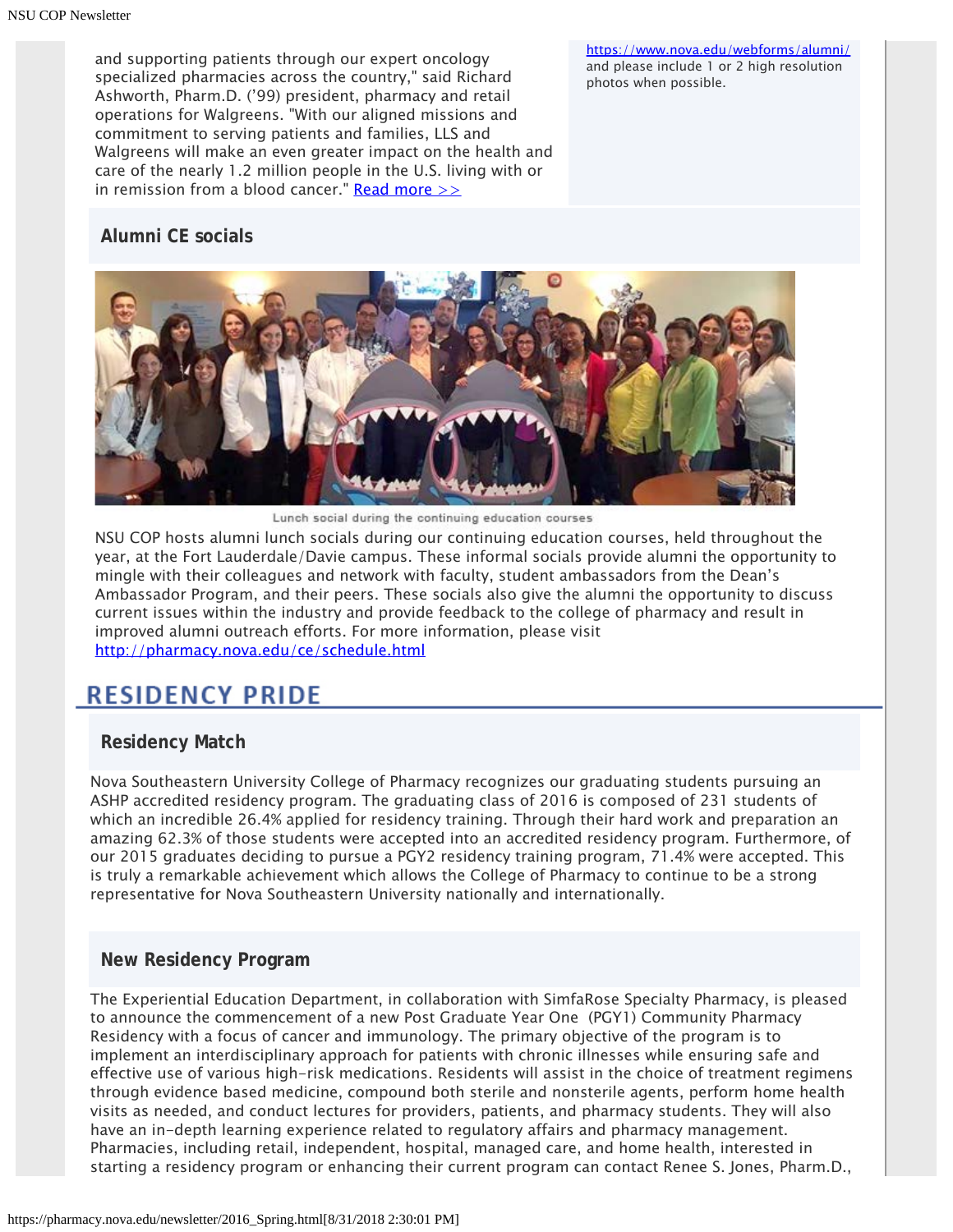director, Preceptor Development, at riones1@nova.edu.

## **GLOBAL PRIDE**

#### **International Food Fest**



International Pharmacy Students' Association showcased a variety of food dishes and raised money for the Clinton Foundation

As a part of International Food Fest celebration, the International Pharmacy Students' Association (IPSA) showcased a variety of food dishes in January in support of the Clinton Foundation, raising approximately \$800. For ten dollars, one could sample delicious dishes comprised of Brazilian pastries, Jamaican patties, Indian curries, Vietnamese rice as well as several meat dishes and soups. As a bonus, every purchase came with a free Arabic coffee. Not only did College of Pharmacy students support their fellow classmates, but students in other colleges within HPD also enjoyed these tasty treats.

#### **Collaborative research with Slovakian scientists**



Martina Zatkova, MSc., Comenius University School of Medicine Ana M. Castejon, Ph.D., NSU College of Pharmacy Mohammed Alanazi, Ph.D. candidate, NSU College of Pharmacy Andrea Gazova, Ph.D., Comenius University School of Medicine Jordan A. Spaw, Ph.D. candidate, NSU College of Pharmacy

A joint research project with Comenius University in Bratislava (Slovakia) and Nova Southeastern University, College of Pharmacy, brought Andrea Gazova, Ph.D., assistant professor, Comenius University School of Medicine and graduate student Martina Zatkova, M.S., to the labs in the Pharmaceutical Sciences Department. The scientists collaborated with Ana M. Castejon, Ph.D., associate professor, Pharmaceutical Sciences Department, between October 2015 and March 2016. Gazova and Zatkova participated in research investigating the effects of the neuropeptide oxytocin in morphological

changes in brain cells. The long-term goal of the project is to elucidate possible molecular mechanisms implicated in neurodevelopmental disorders such as autism.

#### **Travel Study to Spain**

Twenty eight pharmacy students from the College of Pharmacy's three campuses (Fort Lauderdale/Davie, Palm Beach, and Puerto Rico) will participate in this year's Travel Study Program in Spain. The annual academic program provides pharmacy students the opportunity to experience how pharmacy is practiced in different countries around the world.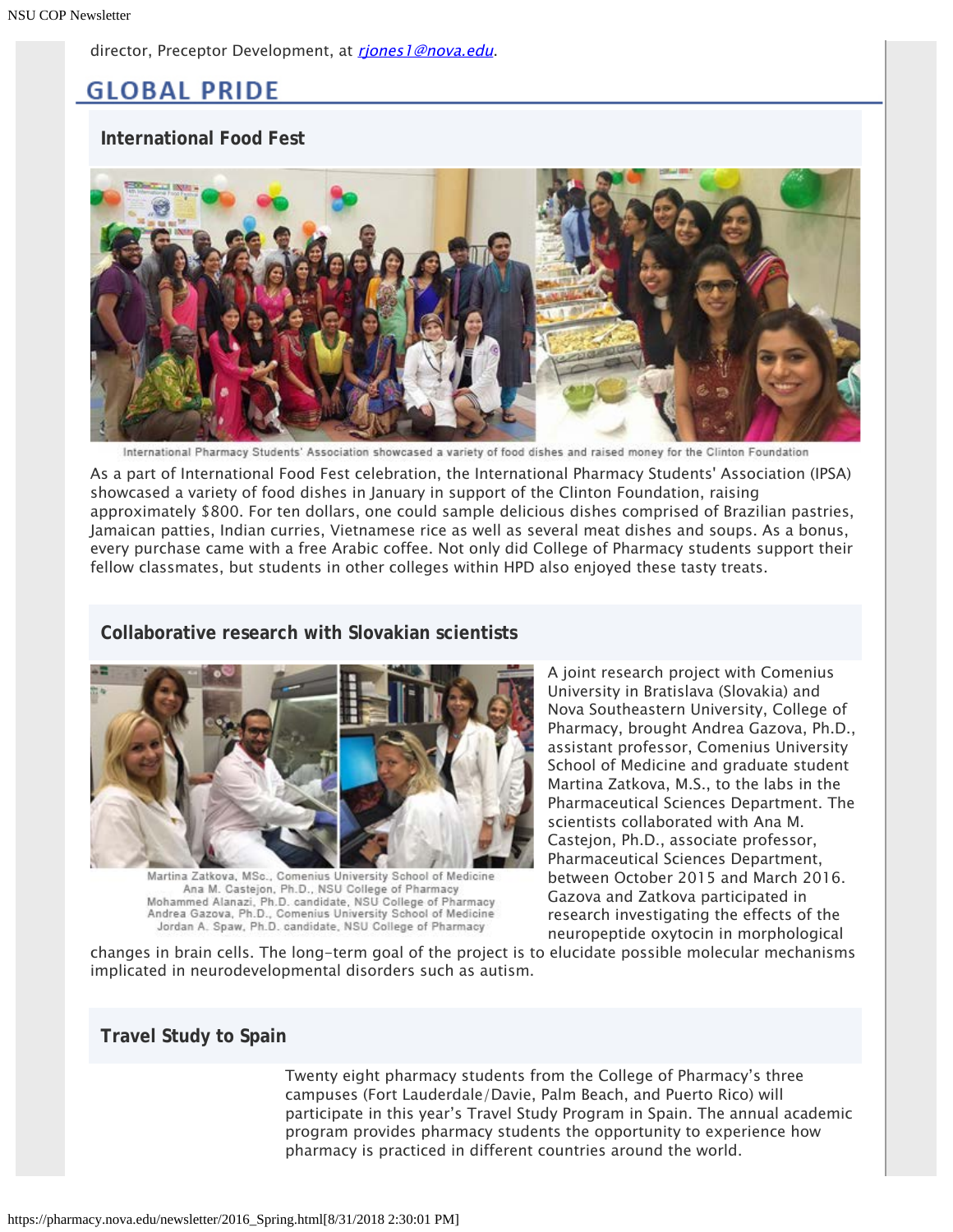

The students will be studying and touring in Spain from June 8th to June 26th. Cities that will be visited during the program include Madrid, Toledo, Salamanca, and Granada. *¡Buena suerte* to our NSU COP Travel Study participants!

## **NSU PRIDE**

#### **New Hospital to be built on NSU's Fort Lauderdale/Davie Campus**



The 200-bed community hospital will serve South Florida, and will eventually become a teaching and research facility integrated with NSU's clinics, research centers, and clinical trials. This milestone addition, coupled with this year's opening of NSU's Center for Collaborative Research, will provide students and faculty members expanded opportunities for research and training. These opportunities will be in a variety of the health professions, including osteopathic (D.O.) and allopathic (M.D.) medicine

programs, engineering, and those pursuing other fields of study as well. Read more  $\geq$ 

## **UPCOMING EVENTS**

**CE Program: Voyage to the "Last Frontier"**

The College of Pharmacy is hosting an ACPE-accredited and CE Broker approved continuing education program in Alaska from July 3 - 10, 2016 aboard Celebrity Cruises.

In addition to the CE presentations (up to 8 hours), the "voyage" will explore a labyrinth of fjords and bays where whales and sea lions find refuge during the summer months along with the great Hubbard glacier, the Icy Straight and much more. For travel details and availability, contact Admiral Travel at [travel@admiraltravel.com](mailto:travel@admiraltravel.com)[.](mailto:travel@admiraltravel.com) For more information about the education program, contact Deborah Brown, M.S., Pharm.D., ('00), at *[deborahbrown813@gmail.com](mailto:deborahbrown813@gmail.com)*.

#### **Other events**

- **College of Pharmacy Commencement, May 20, 2016, Fort Lauderdale/Davie Campus**
- **Drug Development and Distribution Travel Study in Spain and the E.U., June 8 28, 2016**
- **FPA annual meeting and alumni gathering in Fort Lauderdale, June 30 July 2, 2016**
- **American Association of Health-System Pharmacists annual meeting and alumni gathering at Sea World in Orlando, FL, August 5 - 7, 2016**
- **American Pharmacist Month Distinguished Alumni Forum: "From Student to Alumni to Professional," October 6, 2016**
- **College of Pharmacy Shark Pride Alumni Homecoming Reunion, November 4, 2016**